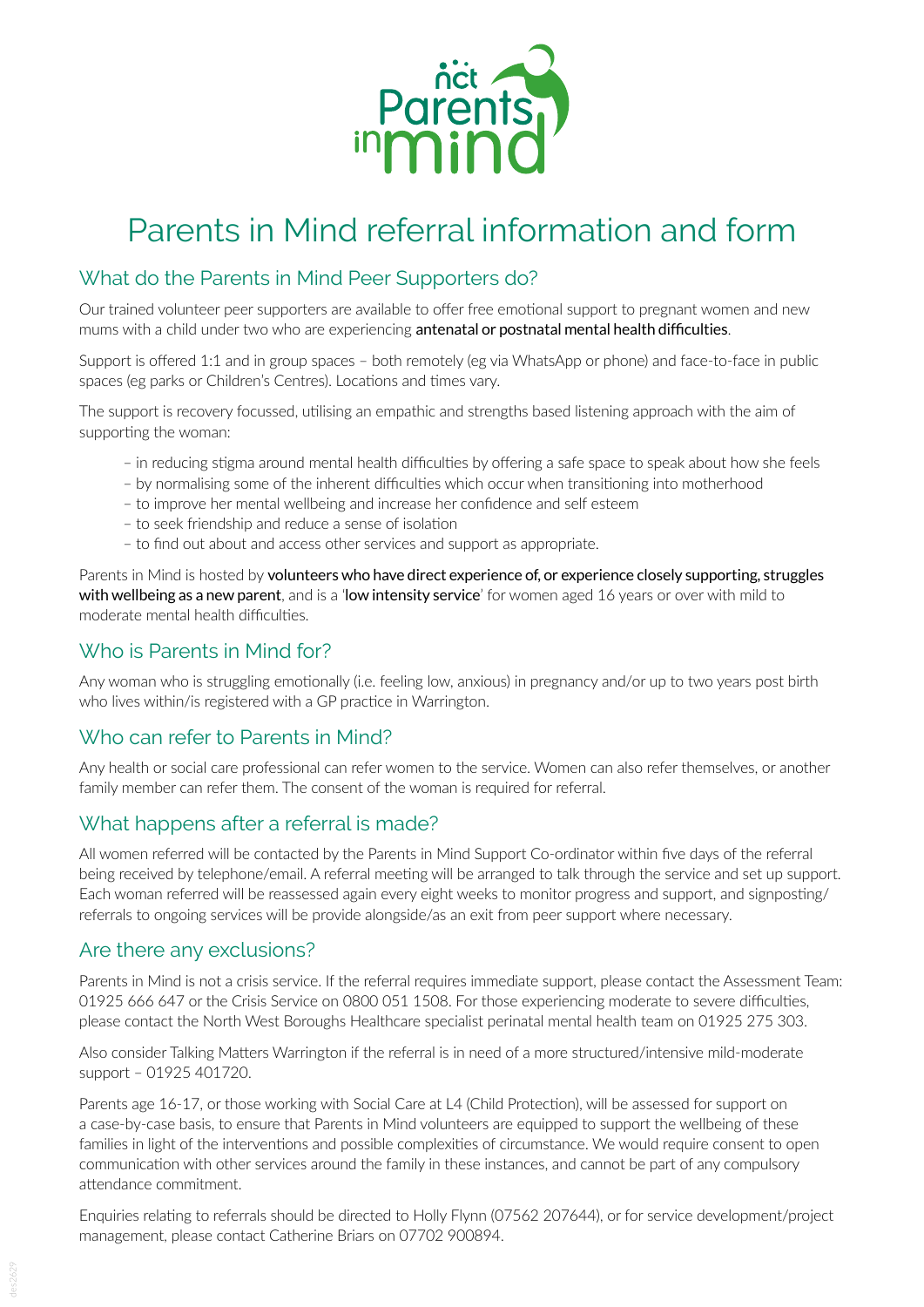

# Referral form

Please send referrals to [parentsinmind.nw@nct.org.uk](mailto:parentsinmind.nw%40nct.org.uk?subject=)

| Date of referral                                           |                    |
|------------------------------------------------------------|--------------------|
| Has consent been given by the client? Yes                  |                    |
| Name of parent or partner                                  |                    |
| Address                                                    |                    |
| Postcode                                                   |                    |
| Contact telephone number                                   |                    |
| Email                                                      |                    |
| DOB                                                        |                    |
| Ethnicity                                                  | Language(s) spoken |
| Country of origin                                          |                    |
| Disability                                                 |                    |
| EDD (if antenatal)                                         |                    |
| Baby's DOB (if postnatal)                                  |                    |
| First pregnancy/baby Yes<br>Total number of children<br>No |                    |
| Next of kin: (name)                                        | (contact number)   |
| (relationship)                                             |                    |
| Referrers details                                          |                    |
| Name                                                       | Relationship       |
| Telephone                                                  | Email Address      |
| How did you hear about PiM?                                |                    |
|                                                            |                    |